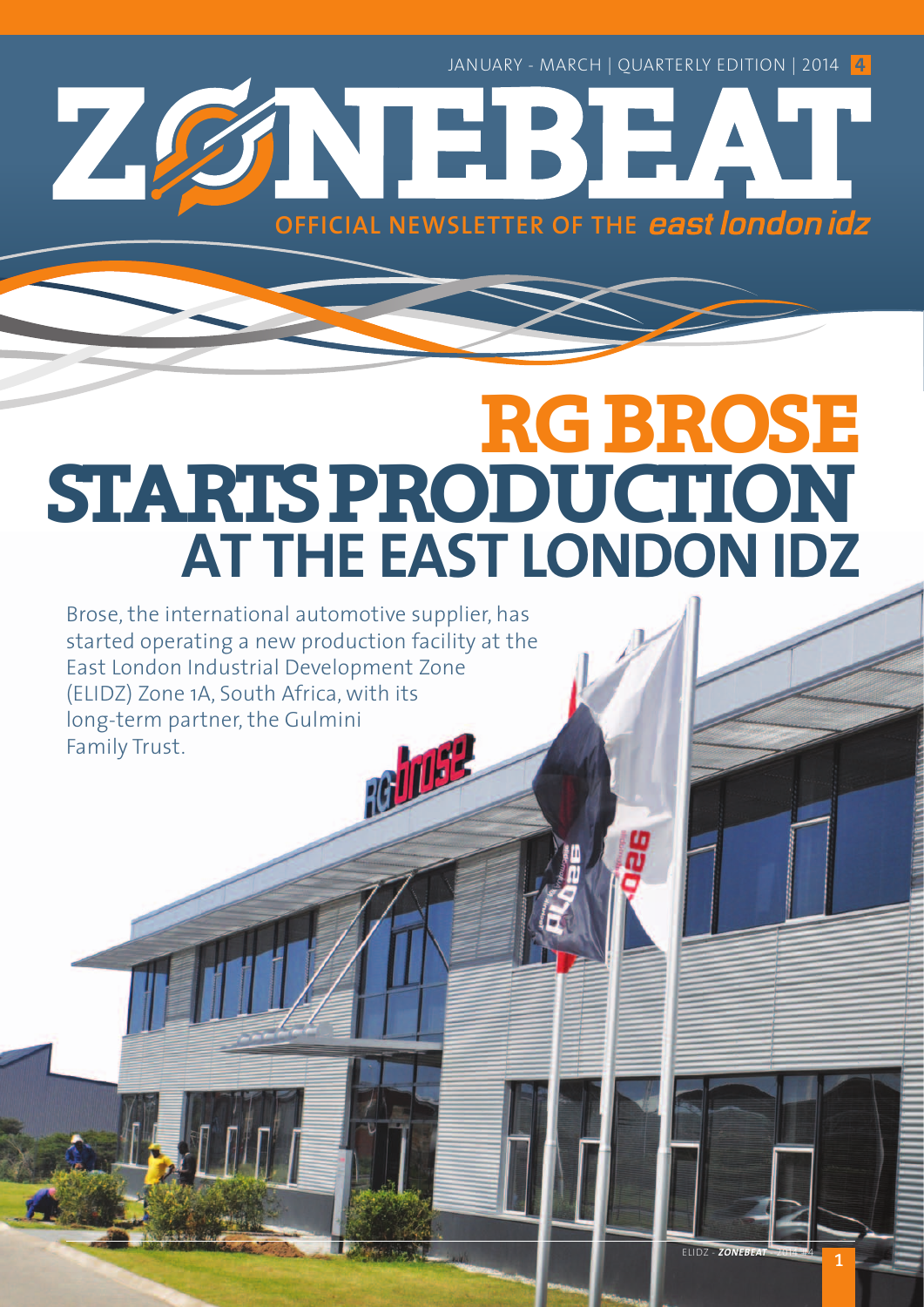#### *RG Brose expands presence in SA... (continued)*

RG Brose will deliver just-in-sequence door systems for the new C-Class along with a lightweight design seat structure for one of Daimler's global platform projects. The plant would have created 130 jobs by the end of 2014 with the total investment value estimated at R90 million.

Speaking during the official opening of the plant at the ELIDZ, Executive Vice President Door Systems Brose Group Kurt Sauernheimer said: "the series start for the new C-Class marks the start of just-in-sequence door system production for us in South Africa. This is only possible because of our new site in East London, which is about 8 km from our customer's factory."

RG Brose will deliver the door systems to the final assembly line at Mercedes-Benz South Africa within 215 minutes of receiving the order including 1600 units per day in around 1000 different versions.

The mechatronics specialist at the plant will also produce lightweight design seat systems for one of Daimler's global vehicle platforms at the 6,000 sqm production site at the ELIDZ. "For this complex production process we need a highly skilled team," emphasizes Stefano Gulmini, Managing Director of RG Brose. "That's why some of our employees went to Brose in Europe for training. We also have experts from Germany, helping with the ramp-up phase in East London."

ELIDZ Executive Manager Zone Development Tembela Zweni expressed the zone's excitement in being home to a world class automotive player like RG Brose.

"We are confident that new suppliers like Brose will continue to contribute to the quality produced by this award winning East London Mercedes Benz plant. While we continue with our endeavours to diversify the local economy, we are also cognisant of the fact that the automotive sector continues to be a significant contributor to the Buffalo City economy and continues to help change people's lives for the better. We are proud to be associated with this industry and we pledge our commitment in ensuring that East London continues to take its place at the summit of the automotive sector globally", said Zweli.

RG Brose has had a production plant 1000 km away in Brits since 1999, where around 150 employees produce window regulators and door systems for Ford, Toyota and Volkswagen.

# ELIDZ CEO ENGAGES TENANTS TO STRENGTHEN RELATIONS

As part of its efforts to continue building strong relations with investors, the East London Industrial Development Zone (ELIDZ) led by Chief Executive Officer (CEO) Simphiwe Kondlo hosted a breakfast session to interact with enterprises in the zone.

Addressing the session which was chaired by ELIDZ Executive Manager: Zone Development Tembela Zweni, Kondlo said the ELIDZ existence is attached to serving humanity and to improve people's lives.

Explaining the significance of the ELIDZ interaction with its tenants Kondlo said: "we felt it necessary to use this time to reflect on some of the recent developments, particularly in the media so that our investors can be on par as to what is happening".

The ELIDZ has in the last year continued to successfully pave the way in the IDZ programme attracting a total of eight investors worth more than a billion. In this regard, Kondlo anticipates more success particularly in light of the newly passed Special Economic Zone's (SEZ) legislation which will make provision for unique incentives to a diverse range of economies.

The programme will further expand the provincial reach and footprint of economic zones supported by government, allowing for a variety of zones format to emerge.

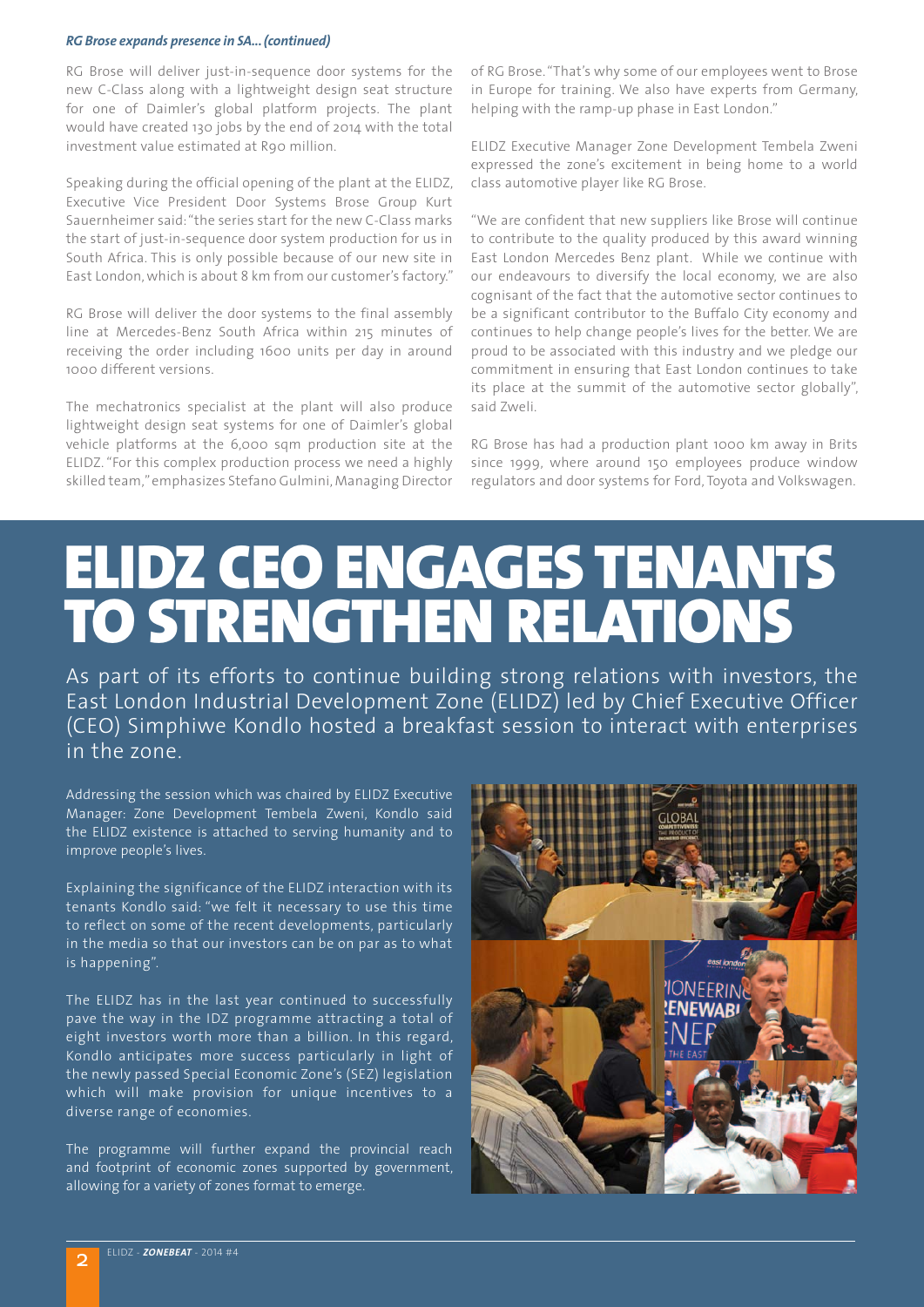#### *ELIDZ CEO engages tenants... (continued)*

"The objective of this legislation is to provide a framework that will expand the scope of IDZs and its economic development activities. SEZs will further provide tangible instruments in terms of funding, incentives and other support programmes for industrial development. We are now at the final stages following discussions on this legislation and we are hoping that more incentives will be added to the basket", said Kondlo.

Provincial negotiating mandates on the Bill have been developed and it is expected that the proposed SEZ Act will be tabled for final debate and adoption in the National Assembly by December 2014.

Currently, 10 SEZs are being investigated across the country, one being eyed for the Umtata/Port St Johns region.

"A Public-Private Partnership framework is also being developed for use within the SEZ sector and is expected to be ready by April 2014", said Kondlo.

An appetite to extend new and more attractive incentive offerings to Zone Enterprises is on the cards in a bid to generate more solid economic impact from the SEZ programme that had been possible under IDZs.

According to Kondlo the ELIDZ has played an instrumental role in the process leading up to the realisation of the SEZ programme and aims to get a first bite. "Given our frontrunner status, we have challenged the Department of Trade and Industry (DTI) to allow us to be the first IDZ that will test incentives that will come out of the SEZ programme", he said.

He added that the legislation is part of the government attempt to "clean up", provide proper institutional arrangements and outline clear reporting channels for industrial development in the country.

Kondlo revealed that on top of the benefits of direct business incentive schemes, the DTI is targeting additional areas of benefit via supplementary programme support measures. One key area will be to support and develop targeted skills to grow the competitiveness of SEZ enterprises.

### KONDLO UNPACKS ELIDZ AUDIT TURNAROUND STRATEGY TO INVESTORS

ELIDZ CEO Simphiwe Kondlo told the zone's tenants that whilst this has been a successful year for the ELIDZ there have been challenges.

"For the first time in a decade we have had a qualification in our financials in two areas after being audited by the Auditor General (AG). The two areas are the aggravation of in corrected misstatements and insufficient audit evidence and confirmation of property, plant and equipment", said Kondlo.

The AG is known for being very stringent in their audit process with the objective of building strong government institutions and this proved to be a challenge for the ELIDZ in the 2012/13 financial year.

"The high standards set by the AG posed a challenge to us particularly in terms of strengthening capacity in our finance team. This followed the government's decision to cut our budget by 60% which in turn frustrated our operations", Kondlo explained.

In line with the organisation's Audit Turnaround Strategy a root course analysis has already been done to have a more robust programme to strengthen internal administration. These include, bringing in highly qualified Chattered Accountants, taking disciplinary actions where applicable and conducting training to close the gap.

In addition, the ELIDZ board and Audit and Risk Committee are working closely with the management to monitor the implementation of the key recommendations by the Auditor-General.

"We want to maintain high standards of clean administration. The AG itself admitted that we still remain a shining example in the province. We are confident that this is just a setback that will enable us to be a stronger and cleaner organisation", said Kondlo.

An internal audit for half year has acknowledged some corrective actions in a number of audit transgressions and the organisation is confident that the third quarter reporting cycle will see more improvement.

Kondlo added that the ELIDZ will continue responding to the government's call, that of job creation and expanding the diversity of exports. He also emphasised that the ELIDZ requires the support of its investors in achieving these objectives.

The ELIDZ is also currently reviewing and augmenting its financial controls and systems and various amendments as these were also noted by the Internal Audit function.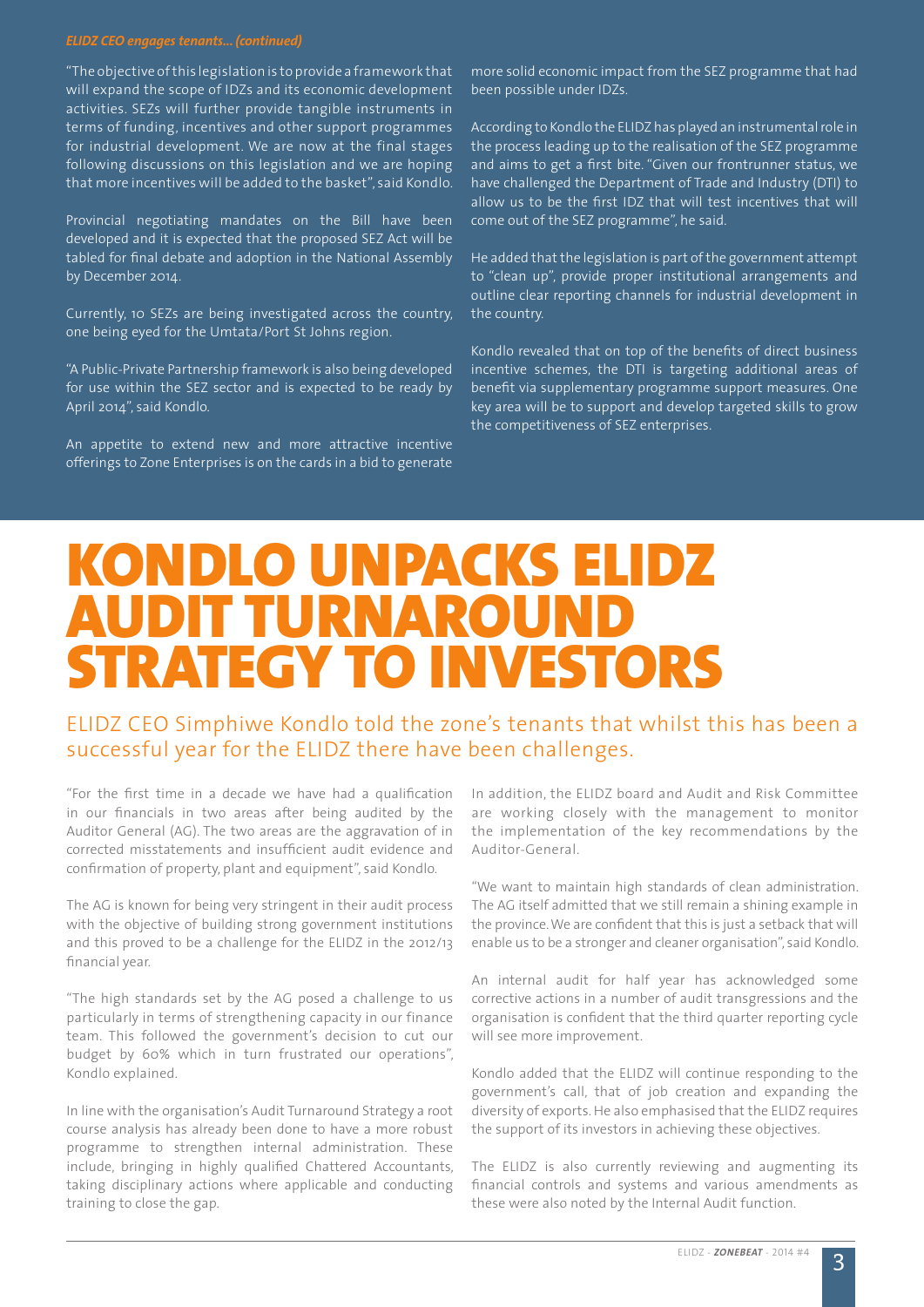## CUSTOMER NEEDS **AT THE FOREFRONT**

### The East London Industrial Development Zone (ELIDZ) undertook its annual Customer Satisfaction Survey from February to May 2013. The organisation undertakes such surveys to look at various areas within the scope of the ELIDZ services to the investors.

"As such, the survey was focused on the following aspects, value proposition; this entailed an analysis of the competitiveness of the ELIDZ's value proposition from an investor perspective. Zone services; this included both Mandatory Zone Services and other Value Added Services Offered by the ELIDZ. General customer experience and feedback: this included the ELIDZ's advice and assistance to investors, the zone's knowledgeability about its offering and tenant industries, Information Sharing and Billing", ELIDZ Corporate Communications Manager Ayanda Ramncwana explained.

According to Ramncwana the customer satisfaction survey is one of the measures put in place by the organisation to gage the level of satisfaction and as to whether the ELIDZ still delivers quality customised services to each investor. She further explained that from such a survey the organisation gain more insight where to improve on its services.

"The ELIDZ first conducted its survey in 2009/10 and the customer satisfaction results indicated that more than 64 percent of the investors were satisfied with our services. We conducted the second survey in 2011 and the customer satisfaction was more than 69 percent. This is to show that there has been improvement with our service. However as the East London IDZ we do not pride ourselves with improvement but with satisfaction", said Ramncwana.

The overall customer satisfaction for the 2013 survey indicated that 75,5 percent of investors were satisfied with the ELIDZ service. The organisation is determined to get 100 percent in it service delivery. "The organisation has made it its goal to get a 100 percent customer satisfaction in the next survey. This will be achieved through the feedback we receive for conducting this survey as it shed more light on some of the areas that we might be overlooking as an organisation", she said.

Ramncwana urged investors to avail themselves on the next round of the survey as the organisation would like a full representation of the customer on the survey. According to her platforms such the customer satisfaction, the CEO's breakfast and various others are aimed at engaging and giving investors the chance to suggest on how the ELIDZ could serve them better.

### STP TO PARTNER WITH FIBRECO TO TRAIN YOUNG ENTREPRENEURS

Information Communications Technology giant, FibreCo Telecommunications announced in East London that it is training 20 Eastern Cape candidates who will benefit from its drive to build South Africa's largest long-distance open access fibre optic network, the first phase of which will span over 5,000 km.

A total of 2,400km of the network is already live interconnecting Johannesburg, Bloemfontein, East London and Cape Town as well as providing the shortest and fastest optical fibre connectivity between these cities today..

This landmark achievement comes roughly 2 years after it initially announced that it had signed an agreement with ZTE Corporation of China for the construction of its long distance fibre-optic cable system, as well as having secured BT, Cell C and Internet Solutions as the first 3 Key Anchor Tenants on its network. MTN is the first operator to light up new capacity on FibreCo's network between Johannesburg and East London, a key landing point in a province with one of the highest levels of broadband deprivation. FibreCo's total investment in this first link is over R700m.

This training programme comes after FibreCo, in partnership with ZTE, made clear its intention in May 2012 to afford at least 200 technicians around the country the opportunity to gain internationally recognised certification in order to transfer skills for the maintenance of fibre optic infrastructure in communities close to where its network is located. FibreCo aims to integrate some of the successful candidates into the operations and maintenance of its network. The profile of the trainees in East London has extended to SMME employees and further education and training train-the-trainer candidates.

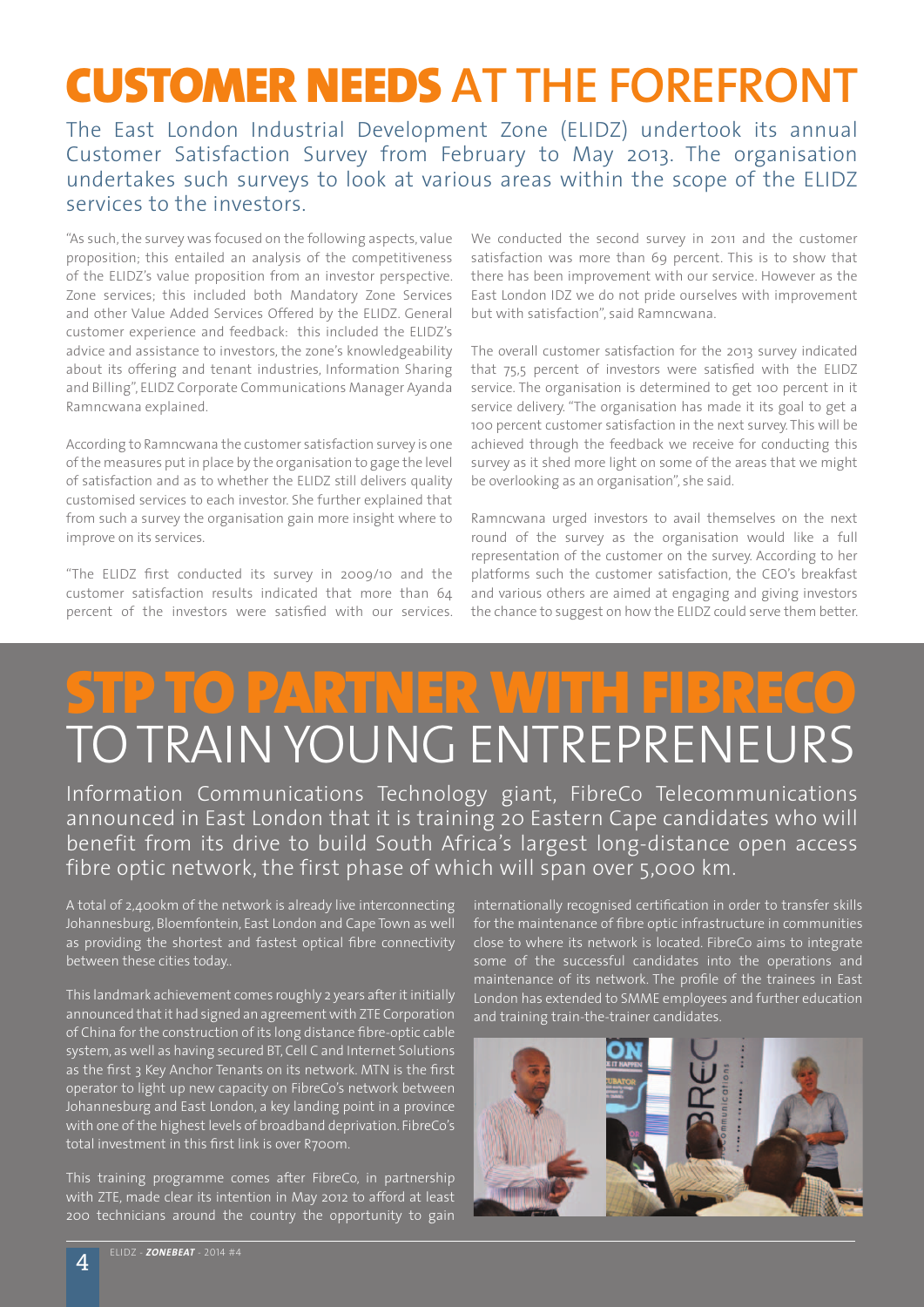The East London Industrial Development Zone's Science and Technology Park, saw the potential benefit for the young entrepreneurs in their tenant, ECITI, and facilitated the process that accumulated in the training of the 20 candidates.

"It is important for us to add value to the operation and success of our tenants", said ELIDZ Head of Innovation and Industrial competitiveness Sybert Liebenberg.

"On completion of the FibreCo fibre optic training programme, these 20 candidates in East London will join 30 others who have already completed the programme in Bloemfontein. The primary focus of the course is to provide a comprehensive coverage of the best practices for the deployment of optical communication networks. Optical fibre installation, fusion and mechanical splicing, connectorisation, acceptance testing, troubleshooting and much more is taught with lots of hands-on practice," said FibreCo Chief Executive Officer Arif Hussain.

Hussain added that the programme is accredited by the Fibre Optic Association (FOA), which commands international

recognition in the fibre networking industry, and aims to ensure that trainee candidates are better qualified to apply for new job opportunities which will arise in the operation and maintenance

of FibreCo's network and of other fibre networks.

The curriculum includes fibre optic technical training, financial management skills as well as entrepreneurial skills and health and safety.

FibreCo Chairman Andile Ngcaba said the company is pleased that the Eastern Cape government has come out in full support of interventions such as these in the ICT space.

"This is clear from the establishment by the Office of the Premier of a provincial ICT steering committee which is tasked with advising the Premier on sector initiatives within the Eastern Cape. The establishment of the steering committee should result in the integration of provincial ICT initiatives in different departments and agencies for efficient resource utilisation.

"The Premier herself has stated that she regards ICT as a central nervous system of government operations and currently accounts for the majority of capital expenditures within government. It should therefore be treated with at least the same due diligence as any other capital investments in the province. Sound business cases that support our economic development strategy in the province must be created," said Ngcaba.

### YET ANOTHER AUTOMOTIVE ROLE PLAYER TO START PRODUCTION AT THE EAST LONDON IDZ

The East London Industrial Development Zone (ELIDZ) has announced Voestlapine Stamptec as yet another multi-million rand automotive investor linked to the new generation W205 Mercedes Benz C-Class in an event held at the ELIDZ state of the art Automotive Supplier Park (ASP).



at the time where the Group is continuing its internationalization strategy .The plant, which will manufacture high-quality automotive components, is the latest step in the Group's comprehensive globalization strategy in the automotive

During the starting phase, 30 employees at the new site will be employed. The product portfolio includes highly complex body-in-white parts such as press-

the ELIDZ Michael Blechinger who also acted as the Programme Director on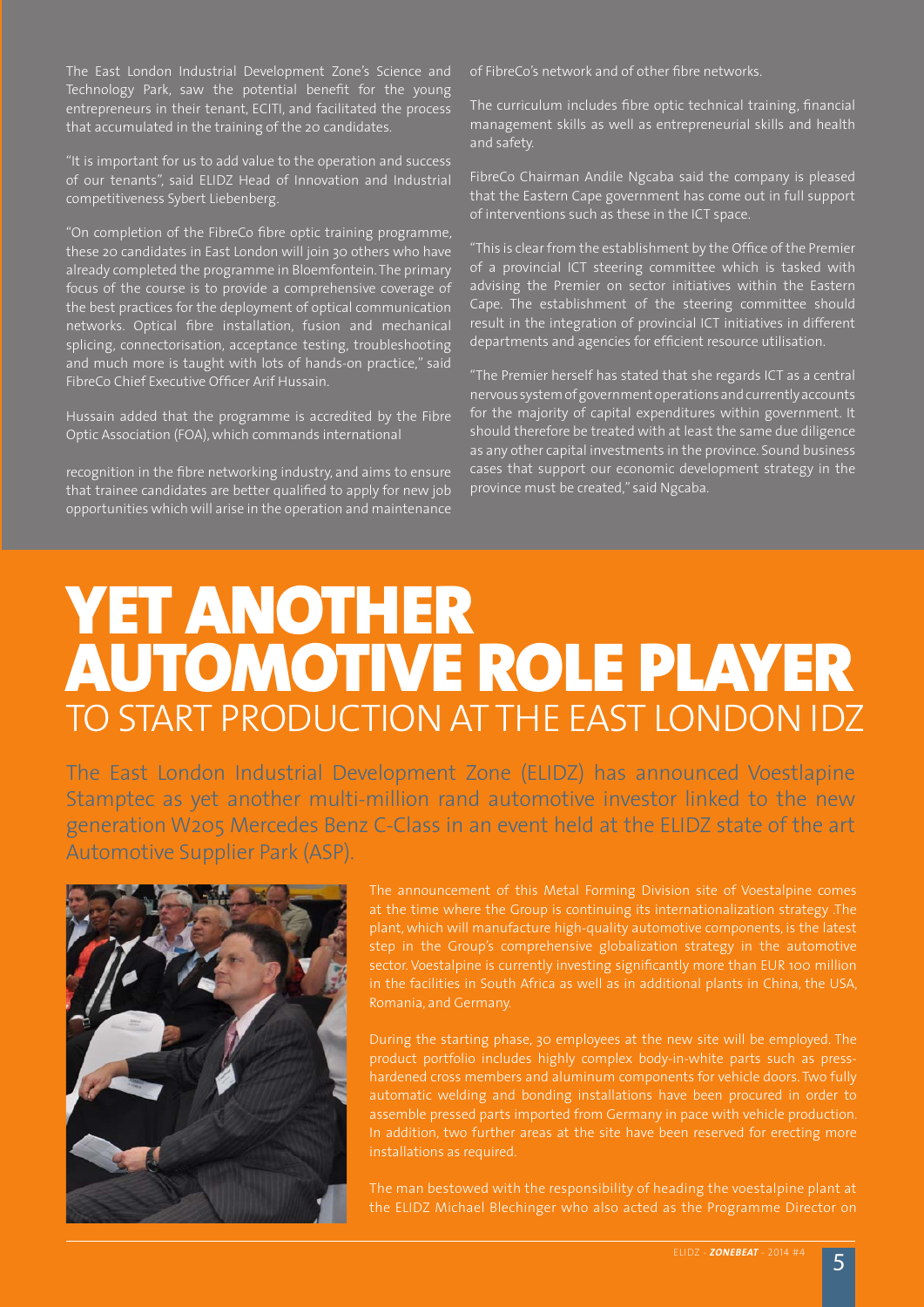#### *Yet another automotive role player... (continued)*

the day opened the ceremony by welcoming all guests and stressing their excitement on being finally starting production at the zone.

Speaking at the event voestalpine Stamptec Managing Director Helmut Ulrich said it was a good day for the company as it was extending its footprint in South Africa. "It is a good day for the country and the business environment as another international another reliable and well known supplier at their doorstep", said Ulrich.

The ELIDZ, which was instrumental in negotiations leading up to the opening of the facility, also received praise from Ulrich for

partnership with Mercedes Benz which aims to strengthen the localization of content for the W205 project.

by bringing in new technology. We also appreciate the jobs that will be created", said Kondlo.

As a government programme, the ELIDZ is expected to promote export competitiveness and according to Kondlo the organization

"We will also be very instrumental in ensuring that investors have access to government incentives that will be applicable to the automotive sector", he added.

area is key in supporting economic growth and the socio-economic being of the region", he said.

Van de Merwe added that MBSA has helped bring in seven suppliers linked to the W205 project to the ELIDZ.

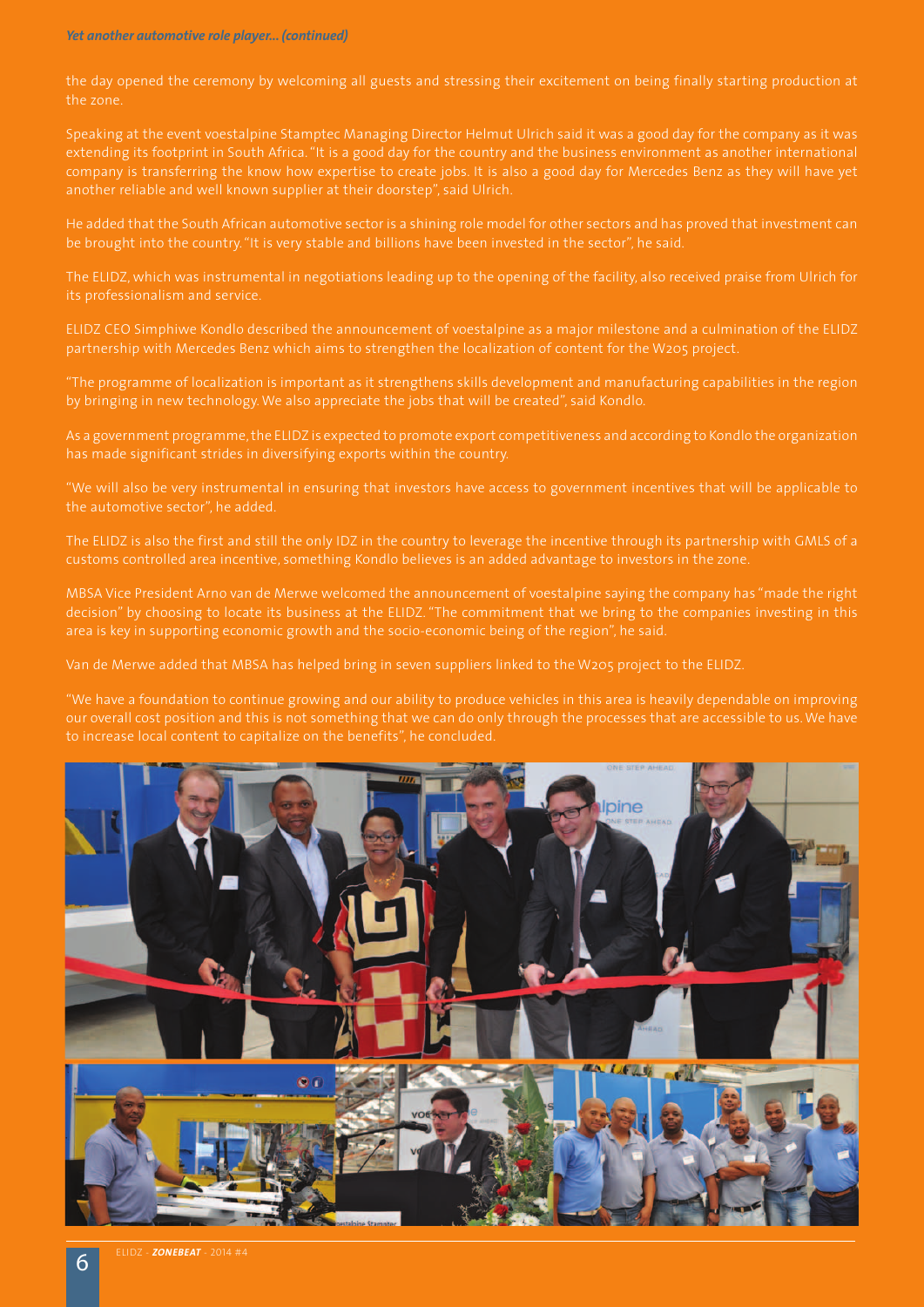## ELIDZ AWARDS EIGHT BURSARIES TO EC LEARNERS

Following a launch of a bursary scheme worth over R1 million in January 2014 and as part of its Corporate Social Investment (CSI) programme, The East London Industrial Development Zone (ELIDZ) has awarded 8 bursaries to deserving learners from the Eastern Cape Province.

The bursary scheme is aimed at giving financial assistance to matric learners and those who completed their matric and are between the ages of 18-25 and wish to pursue a career in Maths, Science and Technology related fields.

Five bursaries have been awarded to learners from the broader Eastern Cape and three to learners from the Ward 46 area (Sunnyridge, Leeches Bay, Sunset Bay, Orange Grove) in East London.

The ELIDZ has positioned itself as a solutions related company which creates value through the development of unique and tailored offerings for its customer base. Explaining the significance of this positioning ELIDZ Chief Executive Officer (CEO) Simphiwe Kondlo says the organisation needed to have a diverse, well informed and innovative knowledge base to drive the development of a unique value offering for investors.

"As part of our Corporate Social Investment (CSI) mandate, we have identified the need to introduce a bursary scheme which will promote the development of a skills base that is aligned to the ELIDZ identified skills requirements and further promote a meaningful social investment by the organisation", Kondlo explains.

"This is also part of our commitment to pay special emphasis on investment in higher education and that of being a caring corporate citizen in the province", said Kondlo.

In this endeavour the ELIDZ partnered with the Mathematics, Science and Technology (MST) Skills Development Foundation to ensure smooth implementation of the bursary scheme. The MST is an initiative by Amahlumela Research, Sustainability and Education Foundation and South African Black Technical and Allied Careers Organisation in the Eastern Cape together with the Department of Education in the province.

"The MST has assisted us in the management of the application and verification process for all applications based on our approved criteria. As an ongoing partnership they will further provide support and mentorship to ELIDZ bursary holders through social networking and individual visits to the beneficiaries", says Kondlo.

Applicants were required to obtain at least have 60% for Mathematics and Physical Science and a 60% average for all other subjects during the June and November examinations. Those that had already completed Grade 12 were required to be in possession of a National Senior Certificate and should have at least obtained a 60% for Mathematics and Physical Science and a 60% average for their final examination.

The bursary is a full time study bursary which is renewable provided that the applicant maintains a 60% average for all subjects in their final examinations.

Below is what some recipients had to say after being awarded the bursaries:

#### **Simamkele Balekile, 19 Bsc Chemical Engineering at Wits University**

"I feel very honoured and grateful in being one of the beneficiaries because I know that this company is a huge industrial company. I studied about it in Geography last year now it is helping me to further my studies. My wish is to work there after completing my Degree."

#### **Ayabonga Plandeyishi, 18 Bsc Theoretical Physics at the University of Stellenbosch**

I'm very happy with being one of the successful candidates as I've said I had no other source of funds and my dreams of getting into University this year would have been shattered if the bursary scheme did not come along."

#### **Anelisa Ndongeni, 19**

#### **Bsc Mining Engineering at Wits University**

"Being one of the beneficiaries is great opportunity because many people applied but only a few got the bursary. That means a lot to me and now I do not have to stress about how to pay for my fees."

#### **Ayanda Malusi, 19**

#### **Bsc Construction Economic Management at Wits University**

"Being the beneficiary is one of my proudest achievements. I set myself this goal at the beginning of the year and near the end of the year I thought it might not be fulfilled but fortunately for me I heard about the ELIDZ bursary scheme and applied. The bursary will help me reach my goals and I am grateful to the ELIDZ for that."